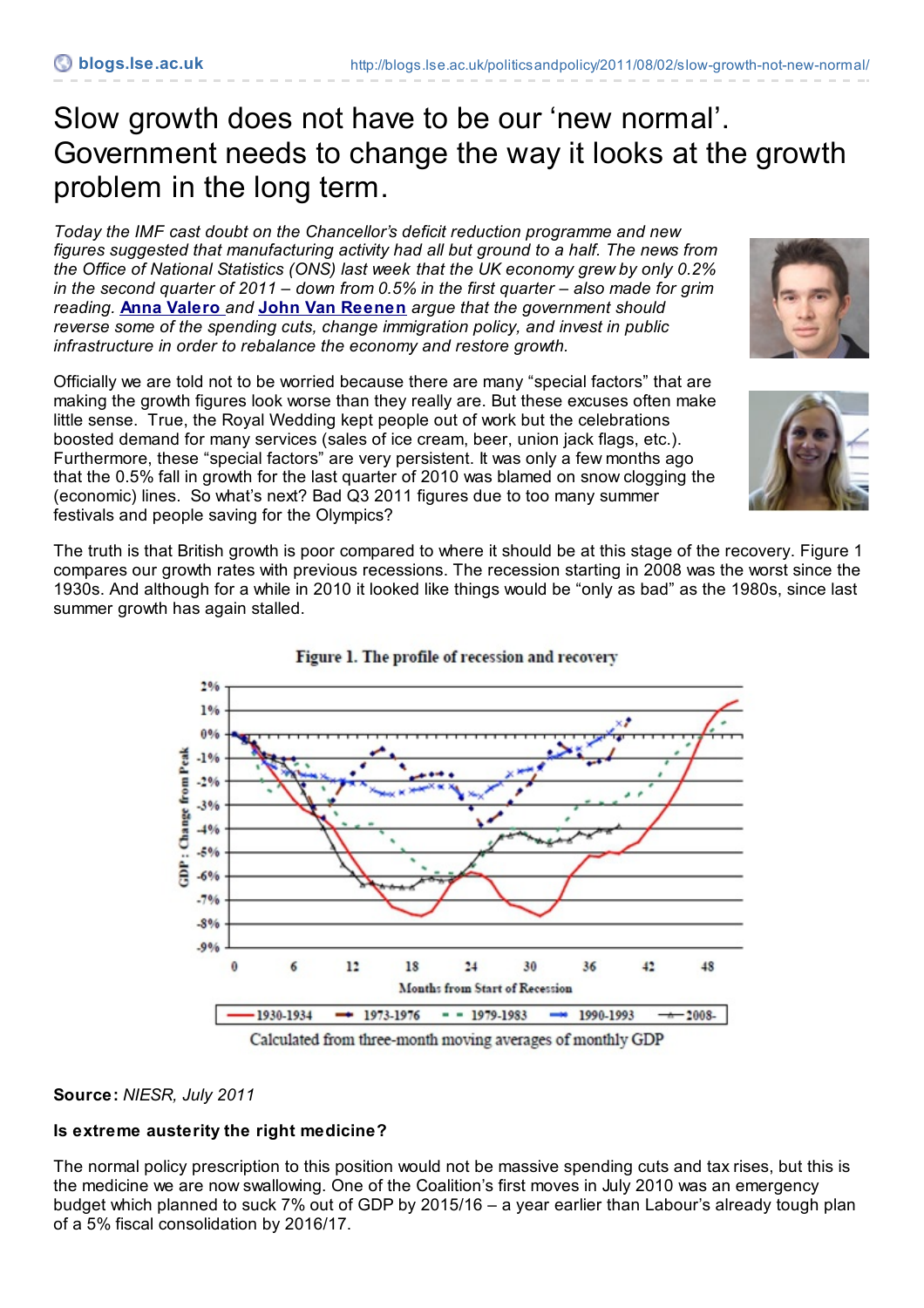It is hard to tell for sure if the government's cuts are the cause of anaemic growth, but the circumstantial case is building up. The cuts started to really bite in April in the new financial year. Consumers and businesses can see what is coming down the road and this is likely to be already reducing their spending and investment today.

But would we not be looking like Greece without the tough budget? This is vastly overstated – the UK has sovereign debt with long maturity value, levels that are not so unusual by historical standards, a history of stable debt servicing and a functioning tax system. Nor does the Chancellor's boast that the July 2010 Budget has cut our borrowing costs stack up to the data. There has been no sharp break in bond yields after the election or after the July 2010 budget; the UK has followed the US closely.

## **Supply side pessimism: A self-fulfilling prophecy?**

The other reason given for extreme measures is that the UK economy was built on the froth of a finance and property bubble which have now crashed. Our potential output has shrunk and our productivity growth is now permanently lower.

Those who make such claims with certainty are ignoring recent history. Far from being a basket case, the UK economy has had a faster growth of GDP per person than any of the major developed nations countries since Tony Blair's election in 1997 even after we include the crisis years of 2008-2010 (see Figure 2).



**Figure 2: Annual Average growth of GDP per working Age Adult, 1997-2010**

**Source:** *Authors' analysis of Conference Board Total Economy Database, January 2011, <http://www.conference-board.org/data/economydatabase/>.*

Notes: Total GDP, in millions of 2010 US\$ (converted to 2010 price level with updated 2005 EKS PPPs). *Data on working age adults from US Bureau of Labour Force Statistics, civilian population aged 15-64. CAGRs calculated using years 1997-2010 inclusive*

This strong performance was based on a productivity record that matched the US (during their "productivity miracle" period) until the Great Recession and an employment record that has been superior to America's. And this hasn't just been because of Labour's reforms. UK productivity performance was also very strong in the Thatcher-Major years of 1979-1997 (see Figure 3).

# **Figure 3: GDP per Hour Growth 1979-2010**

**Source:** *Authors' analysis of Conference Board Total Economy Database, January 2011, http://www.conference-*

| r             | 0.40 |
|---------------|------|
| o۱<br>Фì<br>ᆏ | 0.30 |
| ខ             | 0.20 |
| Ψ             |      |

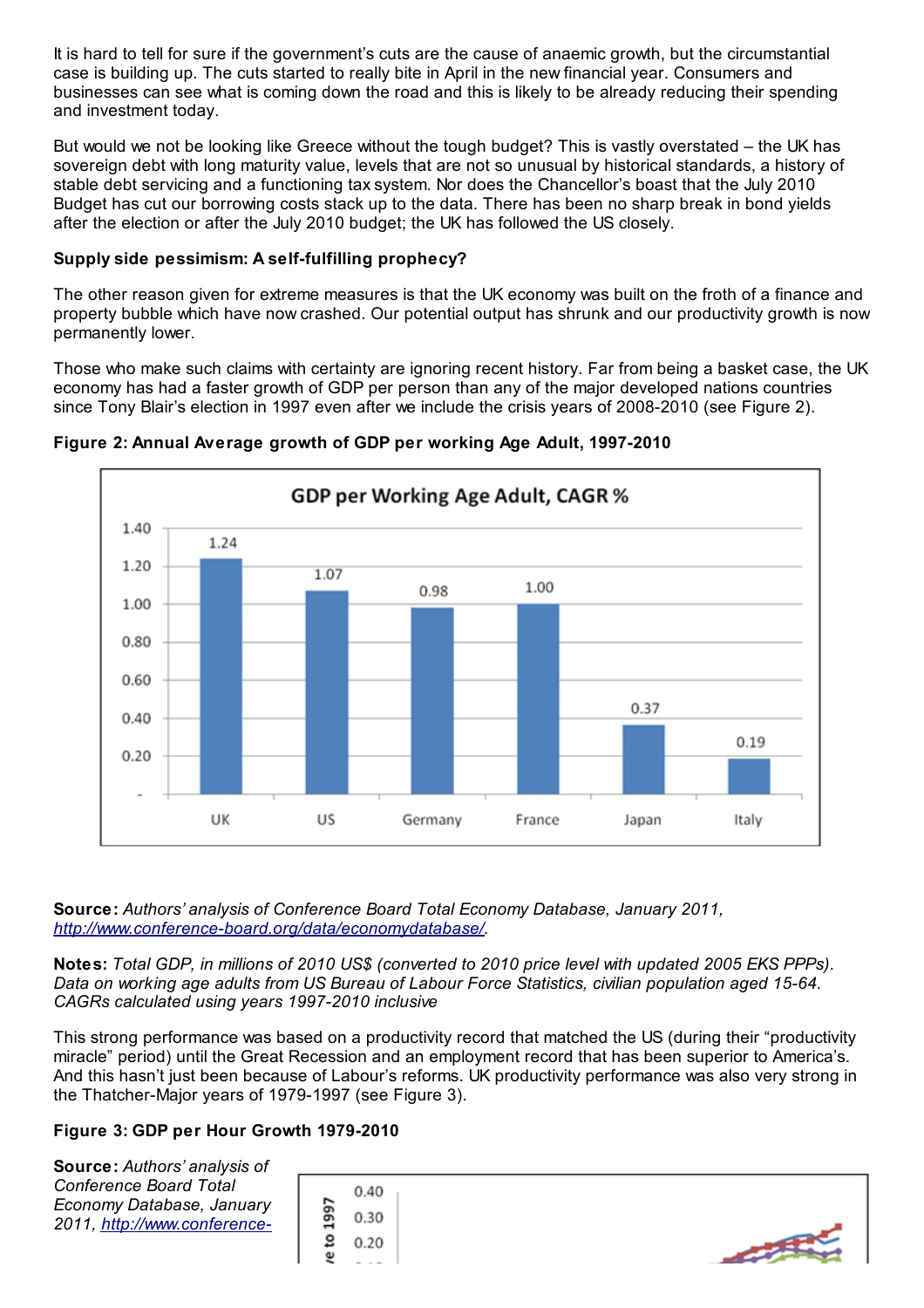

### *[board.org/data/economydatabase/](http://www.conference-board.org/data/economydatabase/).*

#### **Notes:** *Data for Unified Germany from 1991.*

If we strip out the property (and public) sectors to focus only on the better measured market sector and the same picture emerges of strong UK performance (see Figure 4). Furthermore, although finance is important its role should not be exaggerated. If we break down the sources of the 2.8% annual productivity growth between 1997 and 2007 only 0.4% of this was due to finance (up from 0.2% in 1979-1997 and less than in the US). Business services accounted for 0.8% and distribution 0.7% – these are not the sectors which are obviously driven by bubbles in finance, property or government spending.





#### **Source:** *Authors' analysis of EU KLEMS data.*

Notes: The bars show contribution of each sector to labour productivity (real value added per hour) growth *in the market sector (dropping health, education and public administration from total economy). Sectoral* growth rates are weighted by their share in market economy gross value added. "Reallocation" refers to the *labour productivity effects of reallocations of labour between sectors that have different productivity. EU represents all EU-15 countries for which growth accounting could be performed, i.e. AUT, BEL, DNK, ESP, FIN, FRA, GER, ITA, NLD & UK. Data for France and EU are available from 1981 onwards.*

The view that the economy has lost 7% or 10% of its output permanently has gained acceptance by the economic establishment but is not well grounded in the facts. Unfortunately as this pessimism takes hold it becomes selffulfilling. If you believe the supply side pessimists, any retreat from extreme austerity becomes pointless as the economy is already near full capacity and demand will just stoke further inflation. Although inflation is high this is not due to domestic wage pressure: real wages have been falling since 2008 due to the flexibility of the labour market and this is a major reason for much lower unemployment today than in the